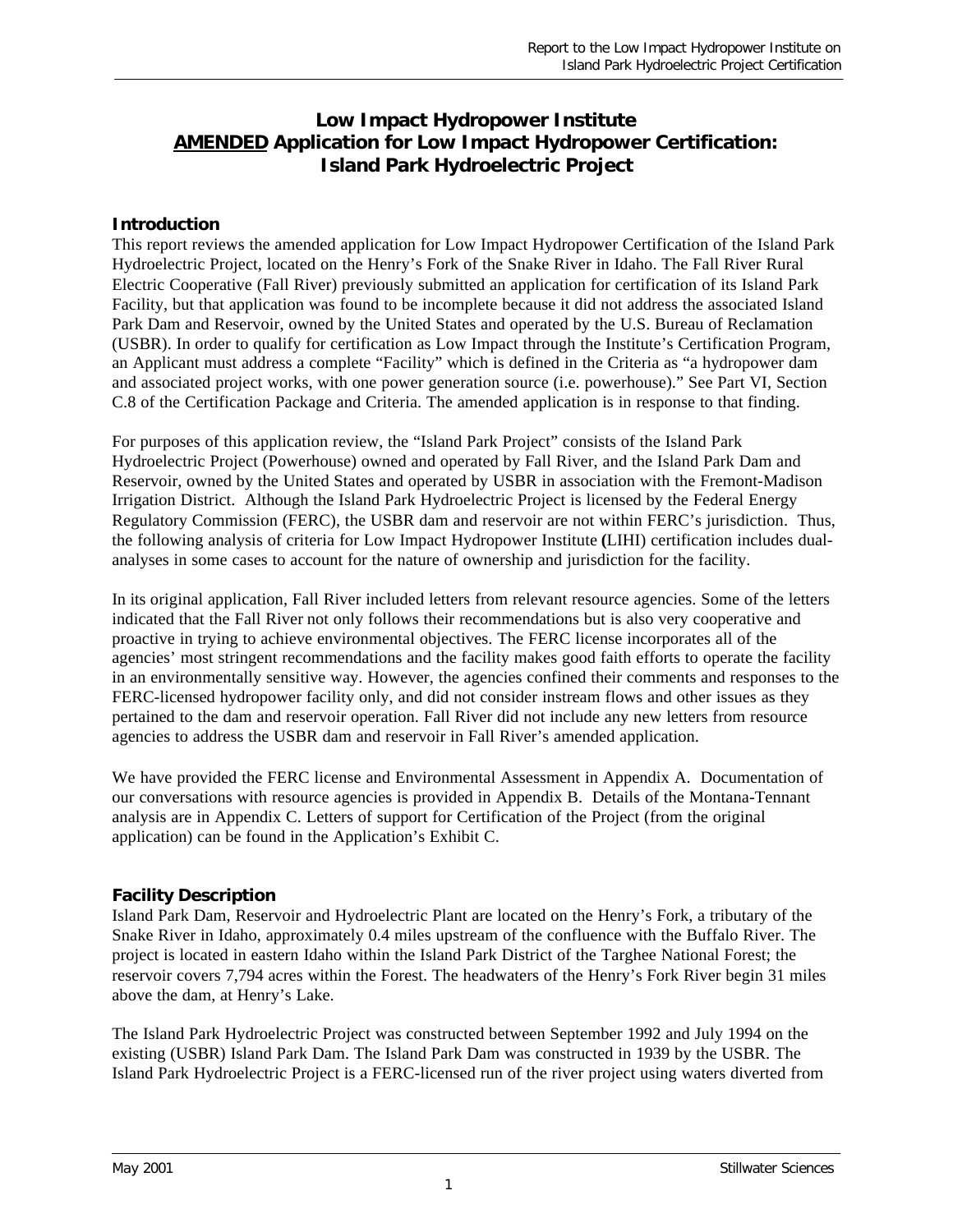the Island Park Reservoir under the direction of the Fremont-Madison Irrigation District and the USBR. Fall River owns the Island Park Hydroelectric Project.

## **Reservoir Operations**

Island Park Dam is a 9,448-foot long earthfill structure with a maximum height of 91 feet. The Dam provides 127,265 acre-feet of storage for irrigation demands by the Fremont-Madison Irrigation District. The other considerations in the operation of the reservoir are water rights, the system operating goal of holding water in upstream space, and opportunity to exchange stored water with other reservoirs to accomplish multipurpose objectives. The reservoir is full at an elevation of 6,303 feet, with a surface area of approximately 8,084 acres. The reservoir is filled no later than April 1 of each year; releases for irrigation occur during the spring and summer months (particularly July and August) (FERC 1988b)*.*

The Island Park Dam releases water downstream through an outlet tunnel (3,400 cfs capacity) at the base of the dam. Water reaches this tunnel by two means: through a low level (6,239 elevation, reservoir bottom) intake in the reservoir, and through a "bathtub" spillway at elevation 6,302 adjacent to the dam, (There is no "spill" over the top of the dam or other releases from the face of the dam).

Under normal operating conditions, the uncontrolled "bathtub" spillway is utilized when the reservoir exceeds an elevation of 6,302 feet (spillway crest elevation). The water elevation over the spillway height of 6,302 determines the amount of outlet flow downstream. Starting in the fall, releases through the outlet tunnel are reduced to ensure that the reservoir surcharges to at least 6,303 feet by April 1. The outlet tunnel may be closed completely with all water leaving the reservoir from the surface spillway. Total USBR outlet flows are comprised of the sum of the uncontrolled spill and the low-level outlet gate openings.

# **Hydroelectric Project Operation**

The Island Park Hydroelectric Project operates with water diverted though a screened intake near the bottom of the reservoir. The water is piped through the Island Park Dam into the Island Park powerhouse constructed at the base of the dam. (Fall River is required to pay the federal government a falling water charge each year based on annual generation). After leaving the powerhouse, water is released through a tailrace into an "aerating basin" where blowers are used to aerate the tailrace releases (low in dissolved oxygen since they originated from near the bottom of the reservoir). The Island Park Hydroelectric Project thus consists of the screened intake structure with 3/8 inch openings, approximately 720 feet of a 10-foot diameter penstock, a concrete masonry powerhouse with two vertical Francis turbines/generators and associated controls, one 500 hp. centrifugal blower, one 250 hp. positive displacement blower, one 200 hp. variable speed blower with associated controls, a 60' x 100' aeration basin, and a concrete masonry valvehouse located on top of the dam.

The aeration basin, powerhouse and a small section of the buried penstock are located at the base of the Island Park Dam. The land occupied by project facilities is under the jurisdiction of the U.S. Forest Service (USFS); the hydroelectric project operates under a special use permit issued to the licensee by the USFS, dated April 23, 1992. The total acreage of USFS lands affected by project features is 1.2 acres.

### **The Rubber Dam Addition**

In 1995, Fall River built an adjustable rubber collar or dam at the spillway of the Island Park dam. This rubber dam is not part of the FERC-licensed facility, but was built for the purposes of maximizing power generation at the Island Park hydroelectric plant within the constraints of the USBR reservoir operation.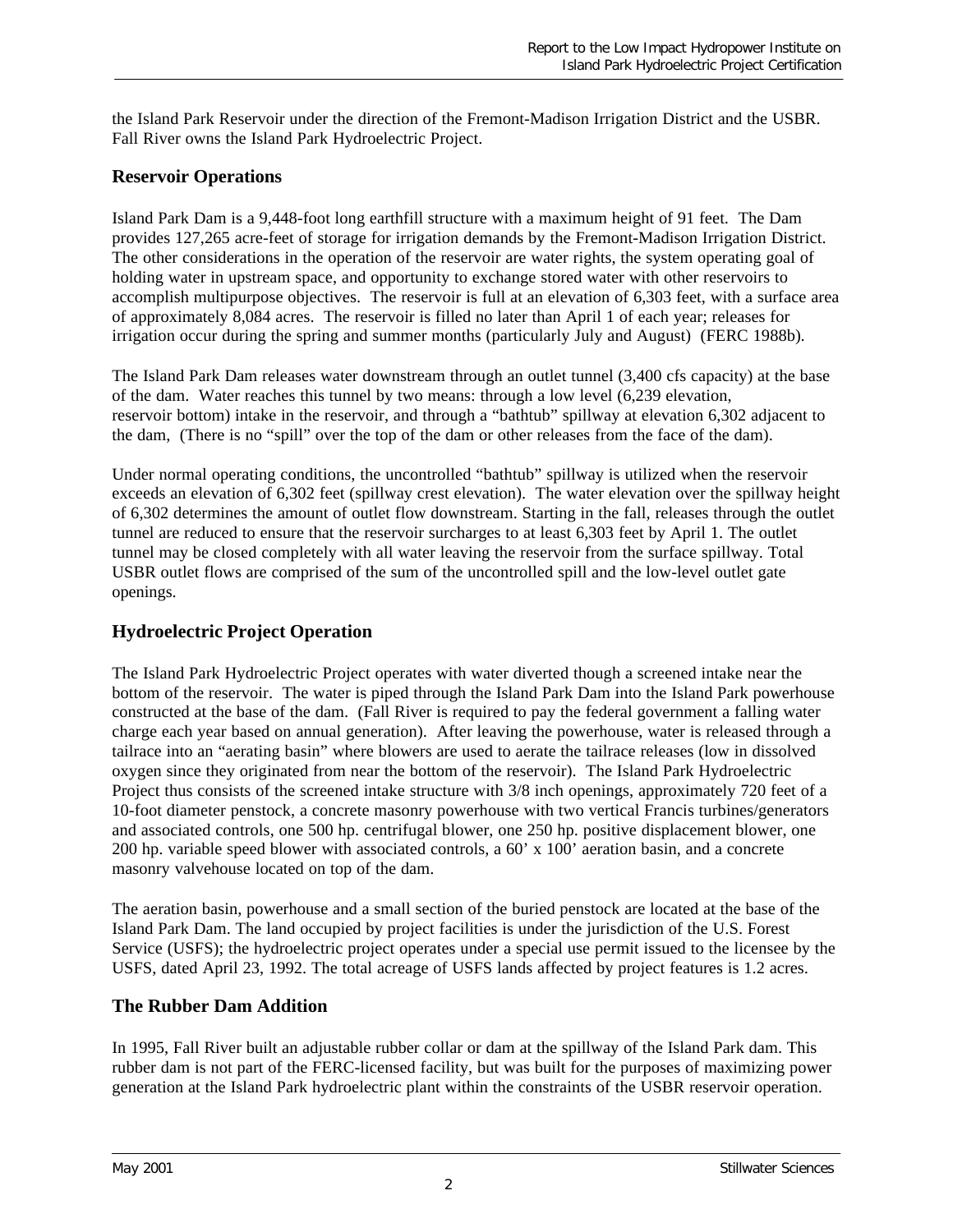By providing this rubber collar around the spillway, the reservoir can surcharge above the spillway crest without having to close the Hydroelectric Project intake.

In other words, the addition of the rubber dam maintains the reservoir elevation at 6,303 feet during spill periods, but instead of spilling the additional water above 6,302 elevation into the USBR outlet tunnel, a portion of the previously spilled water can now be diverted through the hydroelectric plant (via the Island Park intake near the reservoir bottom). Once the last 12 inches of the reservoir is filled (to 6,303), the flow over that amount can be released first through the powerplant outlet (up to a maximum 960 cfs), and any further overflow can be released through the spillway or into the USBR intake on the reservoir bottom, depending on the desired temperature mix. The rate of outflow is determined by the reservoir elevation and the spillway rating curve. Total discharge from the reservoir and reservoir elevation is not changed.

Besides providing the opportunity for Island Park to maximize hydropower production, the rubber dam allows Island Park Hydroelectric Project operators to mix water released from the bottom of the reservoir (their intake) with water released from the surface of the reservoir (through the spillway), providing an opportunity to optimize water temperature for downstream fish habitat requirements. Over the past four years, the Rubber Dam Advisory Committee has been working with the applicant to try to optimize the temperature released from the reservoir during the spill period.

There are two operational scenarios that occur during the spill period (reservoir elevation between 6,302 and 6,303 feet):

- (1) If the reservoir is ice covered, bottom water rather than surface water is released through the penstock to the powerplant. The powerplant's tailrace waters flow through a tailrace basin where the water is aerated if necessary. Releasing 4 degree C bottom water rather than 0 degree C surface water during ice cover increases the winter degree days benefiting the aquatic community in the river downstream.
- (2) When the reservoir is ice free, a minimum surface spill of 180 cfs applies at all times that the reservoir is between elevations 6,302 and 6,303 feet. Any flows greater than 180 cfs are released as bottom water through the powerplant and aerated if necessary. This mixing of surface and bottom water provides warmer outflows than would occur with strictly bottom water releases, but result in cooler outflows than previously existed during the ice-free portion of the spill period.

# **Low Impact Certification Criteria**

#### **A. Flows:**

#### **Criteria**

**1) Is the facility in Compliance with Resource Agency Recommendations issued after December 31, 1986 regarding flow conditions for fish and wildlife protection, mitigation and enhancement (including in-stream flows, ramping and peaking conditions, and seasonal and episodic instream flow variations) for both the reach below the tailrace and all bypassed reaches?**

#### **YES**.**—as to ramping rates**

The FERC license contains ramping rate requirements (FERC 1988a, FERC 1995a, FERC 1997) for power plant operation. Subsequent amendments to the FERC ramping rate license article have been approved by federal and state agencies. The most recent modifications to the FERC ramping rate amendment occurred in 1997; the USFS, USFWS, and IDFG all concurred with the modifications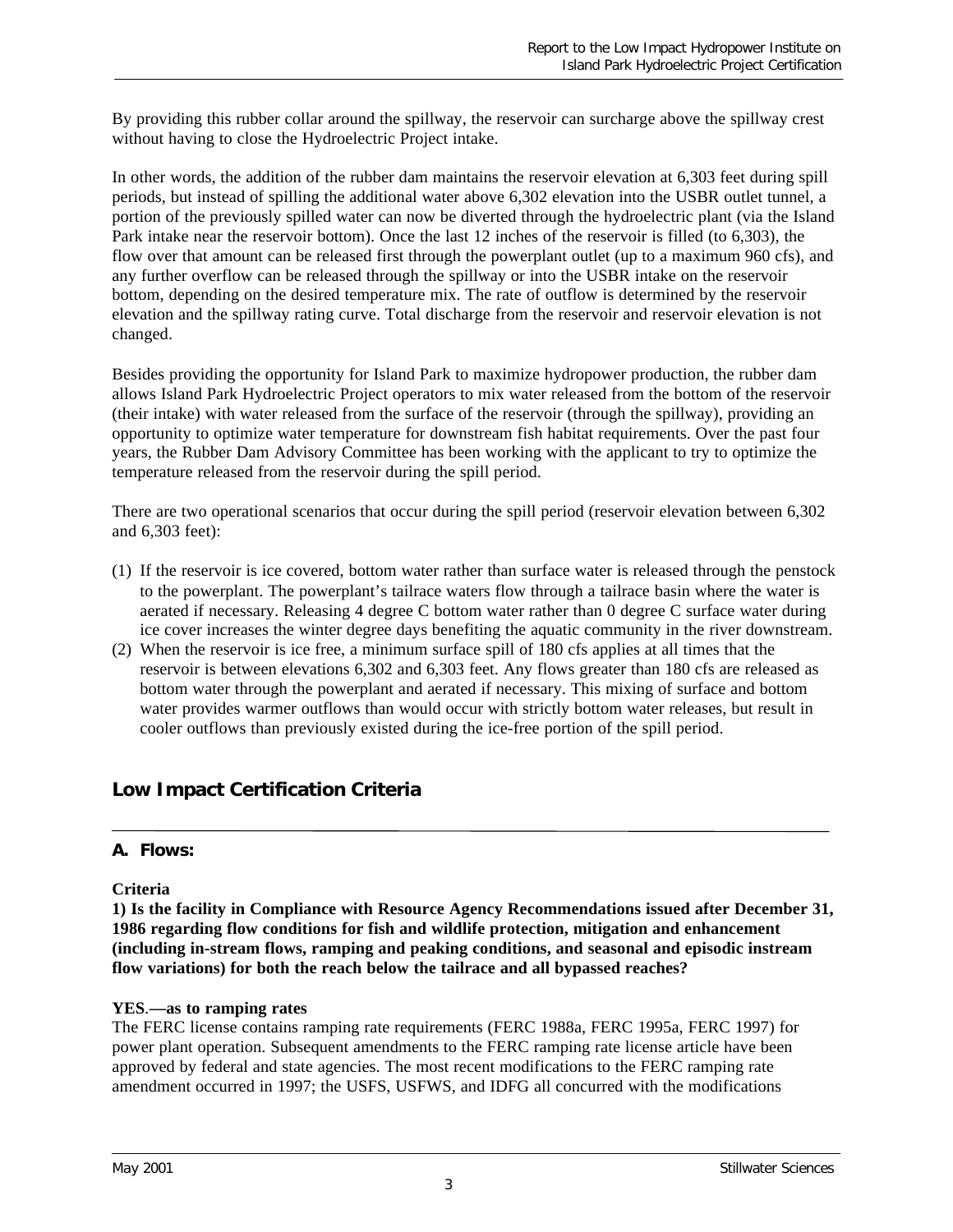(USFWS 1996, USDA Forest Service 1996, IDFG 1996). The ramping rates reflect the most protective rates submitted by any resource agency in license proceedings.

The USBR does not release a specified minimum flow through its outlet tunnel. The FERC license contains no requirements for minimum flows from the Island Park Hydroelectric Project as FERC states it does not have the authority to require them. Although some agencies expressed concern about the lack of minimum flows below the dam during the FERC licensing process, none of them formally requested minimum flows as part of their comments and conditions on the license application to FERC.

### *If yes, go to B. If N/A, go to A2.*

**2) If there is no flow condition recommended by any Resource Agency for the Facility, or if the recommendation was issued prior to January 1, 1987, is the Facility in Compliance with a flow release schedule, both below the tailrace and in all bypassed reaches, that at a minimum meets Aquatic Base Flow standards or "good" habitat flow standards calculated using the Montana-Tennant method?**

#### **YES.**

Because the flows released from the USBR dam are not part of the FERC-licensed facility, and because there have been no agency-recommended minimum flows due to the irrigation district constraints on flow releases from the dam, we also prepared a Montana-Tennant method analysis of the flows below the Island Park Dam.

Considering average daily flows for the Oct-Mar and Apr-Sept seasons since 1994, the flows released from the Island Park Hydroelectric Project meet "good" habitat flow standards, in fact, they meet "excellent" standards for at least the reach of river between the dam and Buffalo River. Details of the analyses are provided in Appendix C.

*If yes, go to B. If no, go to A3.*

#### **PASS.**

#### **Discussion**

With the exception of ramping rates, there have been no agency recommendations regarding the downstream flows for this project within the official legal or administrative proceedings to which LIHI criteria apply (see Part IV, Certification Criteria, page 4). Although FERC and resource agencies have expressed opinions about downstream flows, and there have been numerous studies of flows and fish habitat in the basin, there has been no official agency recommendation that can be incorporated into our analysis based on the criteria.

At the LIHI Board's request, we tried to determine the location and amounts of diversions from the Henry's Fork River that are held in Island Park Reservoir for release during the irrigation season by Fremont-Madison Irrigation District (FMID). The FMID is an umbrella organization of the Irrigation Districts, canal companies and individuals. The capacity of the Island Park Reservoir (135,000 acre-feet) is fully used by FMID for downstream irrigation purposes. (The capacity of 135,000 acre-feet translates into approximately 800-900 cfs total, were it diverted at one location at one time.)

FMID water is not diverted out of Henry's Fork River for over 50 miles downstream of Island Park Dam. The largest FMID diversion is 600 cfs at the Cross-Cut Canal, approximately 55 miles below Island Park Dam, just below the confluence with the Fall River. Just above the Fall River confluence is the next largest and only other FMID diversion between Island Park and Cross Cut Canal, the 35-cfs Dewey Canal. Additionally, not all of the diversions along Henry's Fork between Island Park Dam and Cross-Cut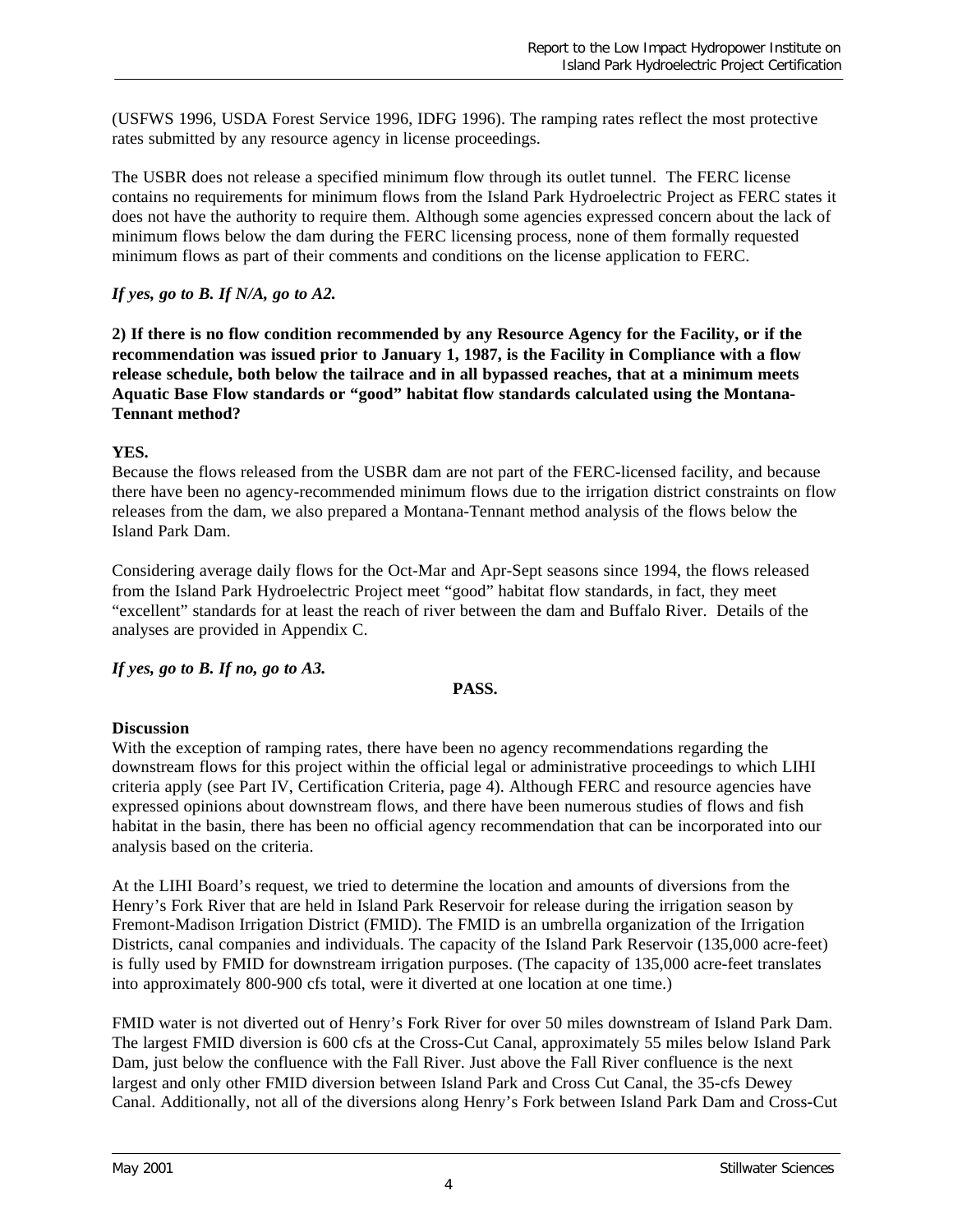canal are FMID-operated, making it even more difficult to determine the amount of water diversions along this reach.

### **B. Water Quality:**

#### **Criteria**

- **1) Is the Facility either:**
- **a) In compliance with all conditions issued pursuant to a Clean Water Act Section 401 water quality certification issued for the facility after December 31, 1986? Or**
- **b) In Compliance with the quantitative water quality standards established by the state that support designated uses pursuant to the federal Clean Water Act in the Facility area and in the downstream reach?**

### **YES.**

The state water quality certification conditions were incorporated into the FERC license. FERC License Articles 106, 107 and amendment, 129, 130, 401 and amendment, and 402 and amendment all pertain to water quality (FERC 1988a, 1992a, 1995b). Articles 107, 401 and 402 have to do with continuing operation of the project to meet water quality criteria. The most recent recommendations from the agencies were in 1994 and 1995 (USFWS 1994, 1995; USDA Forest Service 1995; IDFG 1995). On 8/2/95 FERC approved a Water Quality plan filed 5/17/94, and supplemented 3/10/95 by the applicant (FERC 1995b). The reservoir also meets water quality criteria (IDEQ 2001). The reservoir and downstream reaches are required to meet the following categories of water quality criteria:

- water quality appropriate for the protection and maintenance of viable aquatic life communities for cold water species;
- water quality appropriate to provide habitat for self-propagating populations of salmonids;
- water quality appropriate for drinking water supplies; and
- water quality appropriate for primary contact with recreational users, such as during swimming or water skiing.

The reservoir and downstream reach are designated as "special resource waters" by the IDEQ. This means that the water quality of these areas satisfy at least one of the following: (a) water is of outstanding high quality exceeding criteria for both primary contact recreation and cold water aquatic life; (b) water is of unique ecological significance; (c) water possesses outstanding recreational or aesthetic qualities; (d) protection of the water is in the best interest of the people of Idaho; (e) water is part of the National Wild and Scenic River System or within a State or National Park; and/or (f) protection of the quality of water is necessary to maintain an existing, but jeopardized beneficial use. Finally, a TMDL is being conducted for the Henry's Fork subbasin, including the Facility area by the IDEQ. No determinations have been made to date.

### *If yes, go to B2.*

**2) Is the Facility area or the downstream reach currently identified by the state as not meeting water quality standards (including narrative and numeric criteria and designated uses) pursuant to Section 303(d) of the Clean Water Act?**

#### **NO.**

IDEQ confirmed that the facility area and downstream reach of the Fall river meet state water quality standards (IDEQ 2000).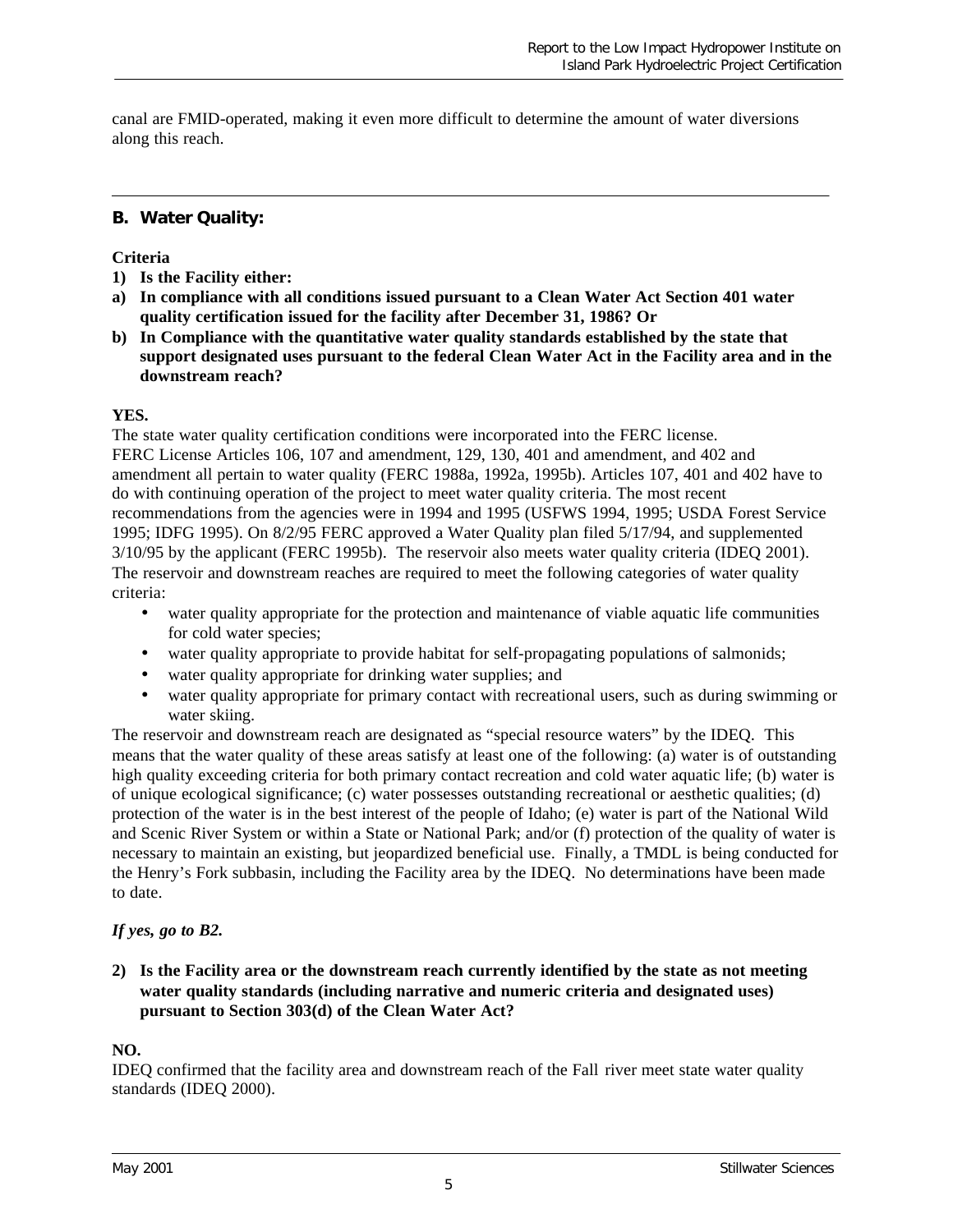### *If no, go to B4 for post-2001*

**4) In order to maintain Low Impact Hydropower certification in the future, the Facility owner/operator must implement by January 1, 2002, a program to monitor in a periodic basis – and to make that monitoring available to the state and the public – water quality parameters that may be affected by the facility.**

The applicant did not address this question, but because the information is not required at this time, the applicant passes criteria (B) Water Quality.

As part of its FERC license conditions (Articles 106 and 107), the Island Park Hydroelectric Project continuously monitors dissolved oxygen, temperature, total gas pressure, and turbidity with hourly recording of calculated averages at five stations downstream of the facility. Water temperature, dissolved oxygen and total gas pressure are monitored at three locations: station x-1 located at the reservoir bottom, station x-3 located at the aeration basin outlet, and station x-4 located 700 feet downstream of the project. These data are available to the state and public and are provided to the FERC Office of Hydropower Licensing. This monitoring also satisfies the request of the Shoshone-Bannock Tribes to monitor temperatures both upstream and downstream of the Facility to assess potential impacts to trout spawning conditions.

#### **PASS.**

#### **Discussion**:

With the addition of the rubber dam in 1995, Fall River is better able to manage water temperatures for downstream fish habitat requirements. Over the past four years, the Rubber Dam Advisory Committee has been working with the applicant to try to optimize the temperature released from the reservoir during the spill period. A meeting of the Rubber Dam Advisory Committee to discuss the overall effectiveness of the rubber dam is scheduled for sometime in Spring 2001. More data regarding the impact of the rubber dam on water temperatures downstream of the Facility may be available at that time.

After some initial problems, the licensee has been in compliance with Water Quality conditions in its FERC license and has made a good faith effort to address the temperature and DO issues in its releases from the powerhouse.

#### **C. Fish Passage and Protection:**

#### **Criteria**

**1) Is the facility in compliance with Mandatory Fish Passage Prescriptions for upstream and downstream passage of anadromous and catadromous fish issued by Resource Agencies after December 31, 1986?**

#### **There are no mandatory fish passage prescriptions.**

IDFG and USFS confirmed that there are no anadromous and catadromous fish in the project area due to natural barriers (falls) downstream of the project (USDA Forest Service 2000b; IDFG 2000b).

The answer to C1 given by the applicant is yes, but technically it is N/A since there are no mandatory fish passage prescriptions. Moreover, questions C2 through C4 apply only to anadromous and catadromous fish, and therefore do not apply to this project.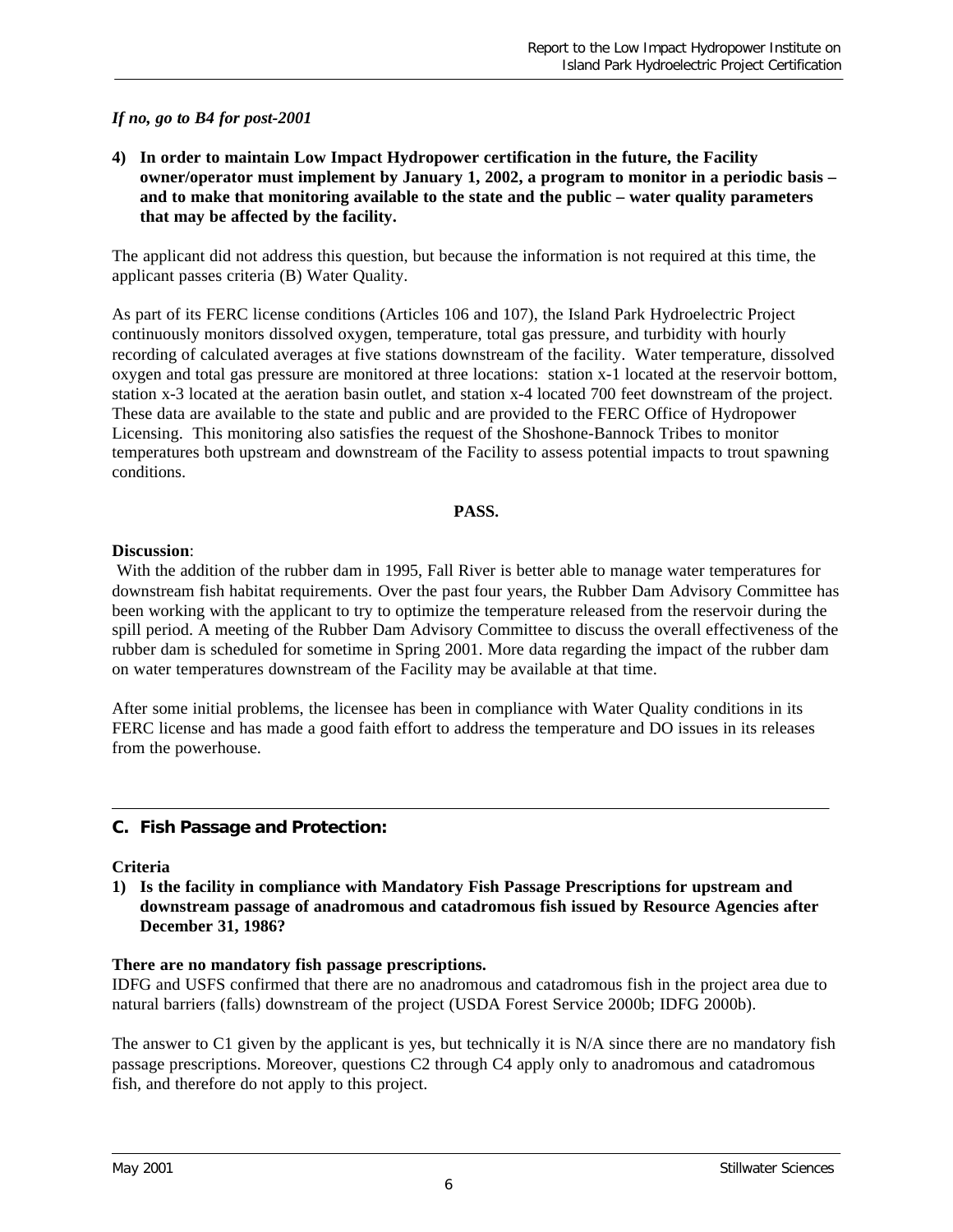*N/A = Go to C2*

**2) Are there historic records of anadromous and/or catadromous fish movement through the facility area, but anadromous and/or catadromous fish do not presently move through the Facility area (e.g., because passage is blocked at a downstream dam or the fish run is extinct)?**

**NO.** *No = Go to C3*

- **3) If, since December 31, 1986:**
- **a) Resource Agencies have had the opportunity to issue, and considered issuing, a Mandatory Fish Passage Prescription for upstream and/or downstream passage of anadromous or catadromous fish (including delayed installation as described in C2a above), and**
- **b) The Resource Agencies declined to issue a Mandatory Fish Passage Prescription,**
- **c) Was a reason for the Resource Agencies' declining to issue a Mandatory Fish Passage Prescription one of the following: (1) the technological infeasibility of passage, (2) the absence of habitat upstream of the Facility due at least in part to inundation by the Facility impoundment, or (3) the anadromous or catadromous fish are no longer present in the Facility area and/or downstream reach due in whole or part to the presence of the Facility?**

**N/A.** *N/A = Go to C4*

- **4) If C3 was not applicable:**
- **a) Are upstream and downstream fish passage survival rates for anadromous and catadromous fish at the dam each documented at greater than 95% over 80% of the run using a generally accepted monitoring methodology? Or**
- **b) If the facility is unable to meet the fish passage standards in 4.a., has the applicant demonstrated, and obtained a letter from the U.S. Fish and Wildlife Service or National Marine Fisheries Service confirming that demonstration, that the upstream or downstream fish passage measures, if any, at the facility are appropriately protective of the fishery resource?**

### **N/A.**

### **5) Is the Facility in Compliance with Mandatory Fish Passage Prescriptions for upstream or downstream passage of riverine fish?**

### **N/A.**

The applicant answered C5 as yes, due to fish passage provided by the USBR outlet from the dam, but since there are no Mandatory Fish Passage Prescriptions, we recommend that "N/A" is the appropriate answer.

### *If yes or N/A, go to C6.*

### **6) Is the facility in Compliance with Resource Agency Recommendations for Riverine, anadromous and catadromous fish entrainment protection, such as tailrace barriers?**

### **YES.**

FERC License Article 128 and amendment required agency review of fish screen design and operation at the Island Park Hydroelectric Project (FERC 1988a, FERC 1992a). In the initial FERC license application review, USFS and USBR submitted 4(e) conditions requiring the applicant to consult with USFS and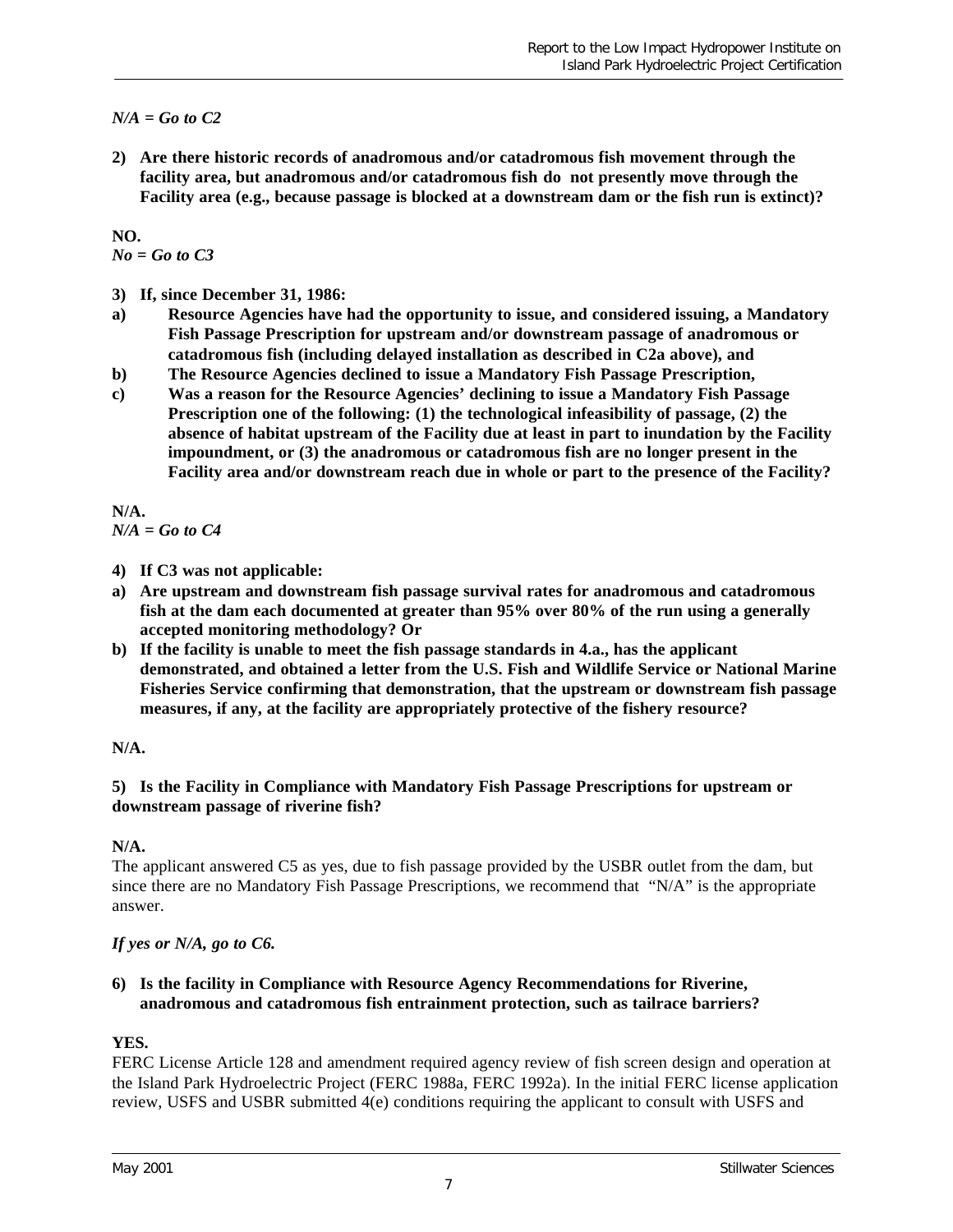USBR on the plans for fish screen design and operation; these conditions were included in the FERC license. The applicant has complied with FERC and agency recommendations on the design and operation of the fish screen (USFS 2000c; USFWS 2000b; FERC 1999a; USFS 2000a; USFWS 1993; IDFG 1993). The USBR intake has no fish screen and fish are suspected of dispersing to the downstream reach from the reservoir (see discussion below). There have been no agency recommendations filed with respect to the USBR intake.

#### **PASS.**

#### **Discussion**

Although no anadromous or catadromous fish occur in the Facility area, a resident fishery thrives in both Island Park Reservoir and in the Henry's Fork of the Snake River downstream of the dam and powerhouse. The Island Park Reservoir is stocked with kokenee and rainbow trout. Although not migratory, rainbow trout from the reservoir are suspected of passing through the unscreened USBR intakes to disperse downstream through the USBR outlet tunnel into the Henry's Fork of the Snake River (Gamblin et al. 1993 as cited in Ecosystems Research Institute 1995). According to USBR (2001b), there have been no issues regarding entrainment or mortality of these fish due to the USBR intake structures. The trout fishery in the Henry's Fork of the Snake River is considered one of the finest trout fisheries in the country (USBR 2001). Wild rainbow trout comprise the principal gamefish. Other fishes present in this area include mountain whitefish, cutthroat trout, common carp, and suckers. Some hybrids of cutthroat and rainbow trout have also been observed.

### **D. Watershed Protection:**

#### **Criteria**:

**1) Is the Facility in Compliance with Resource Agency Recommendations, or, if none, with license conditions, regarding protection, mitigation or enhancement of lands inundated by the Facility or otherwise occupied by the Facility, or regarding other watershed protection, mitigation and enhancement activities?**

#### **YES.**

The following FERC license articles pertain to protection of the watershed: Article 104: Annual consultation with USFS to ensure protection of natural resource values; Articles 108

and 131: Erosion control plans; Article 119: Revegetation Plan; Standard L-Form Article 19: Prevent soil erosion on project lands (FERC 1988a).

IDFG, USFS, and FERC inspections concur that the applicant has complied with these articles (USFS 2000; IDFG 2000a; FERC 1999a).

A Revised Forest Plan was adopted for the Targhee National Forest in 1997. Two management prescription areas are included in the Project Area. According to USFS, however, no specific goals have been determined for the project area other than general resource management (USFS 2001a). Although no prescriptions are related to boating or other water crafts on the reservoir itself, motorized vehicle use close to the water's edge is restricted. Since Island Park Reservoir was created for irrigation purposes by the USBR, no specific goals have been identified for watershed resource protection. The Revised Forest Plan mostly supports management for recreation. Monitoring efforts in non-campground areas are in place, but no specific efforts to minimize public use of the area have been considered (USFS 2001b).

### *Go to D2 for post-2002***.**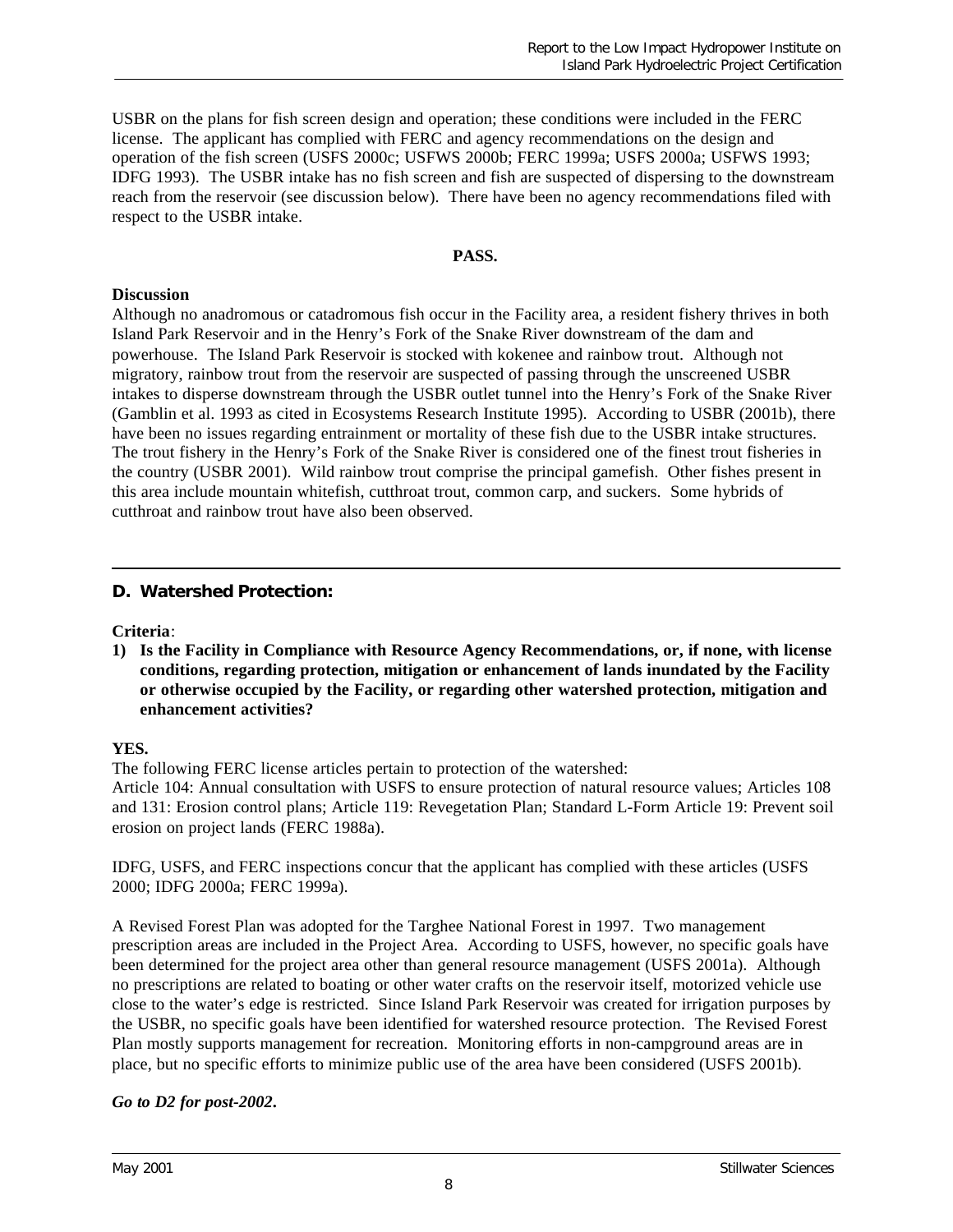### **2) In order to maintain Low Impact Hydropower certification in the future, the Applicant must answer yes to any one of the following questions by January 1, 2002.**

The applicant did not address this question, but because the information is not required at this time, the applicant passes criteria (D) Watershed Protection. There is approximately 1,552 acres included in a 200 foot zone around the Island Park Reservoir. These lands are both privately- and federally-owned.

**PASS**.

# **E. Threatened and Endangered Species Protection:**

### **Criteria**:

**1) Are threatened or endangered species listed under state or federal Endangered Species Acts present in the Facility area and/or downstream reach?**

#### **YES**.

In the EIS prepared for the installation of a rubber dam on the USBR dam spillway, the following species are discussed: *Endangered*-Bald Eagle, Grey Wolf; *Threatened*-Grizzly Bear (USBR 1995; USFWS 2000b).

### *If yes, go to E2.*

**2) If a recovery plan has been adopted for the threatened or endangered species pursuant to Section 4(f) of the Endangered Species Act or similar state provision, is the Facility in Compliance with all recommendations in the plan relevant to the Facility?**

#### **YES**.

USFWS referenced the appropriate recovery plans when providing mitigation measures for the Biological Assessment (USFWS 2000b). No additional recommendations for the protection of endangered species have been requested (USFWS 2000a, FERC 1999a)

*If yes or N/A, go to E3.*

**3) If the Facility has received authority to Incidentally Take a listed species through: (i) Having a relevant agency complete consultation pursuant to ESA Section 7 resulting in a biological opinion, a habitat recovery plan, and/or (if needed) an incidental take statement; (ii) Obtaining an incidental take permit pursuant to ESA Section 10; or (iii) For species listed by a state and not by the federal government, obtaining authority pursuant to similar state procedures; is the Facility in Compliance with conditions pursuant to that authority?**

#### **N/A.**

The Facility has not received authority to take a listed species.

#### *If N/A go to E5.*

**5) If E2 and E3 are not applicable, has the Applicant demonstrated that the Facility and Facility operations do not negatively affect listed species?**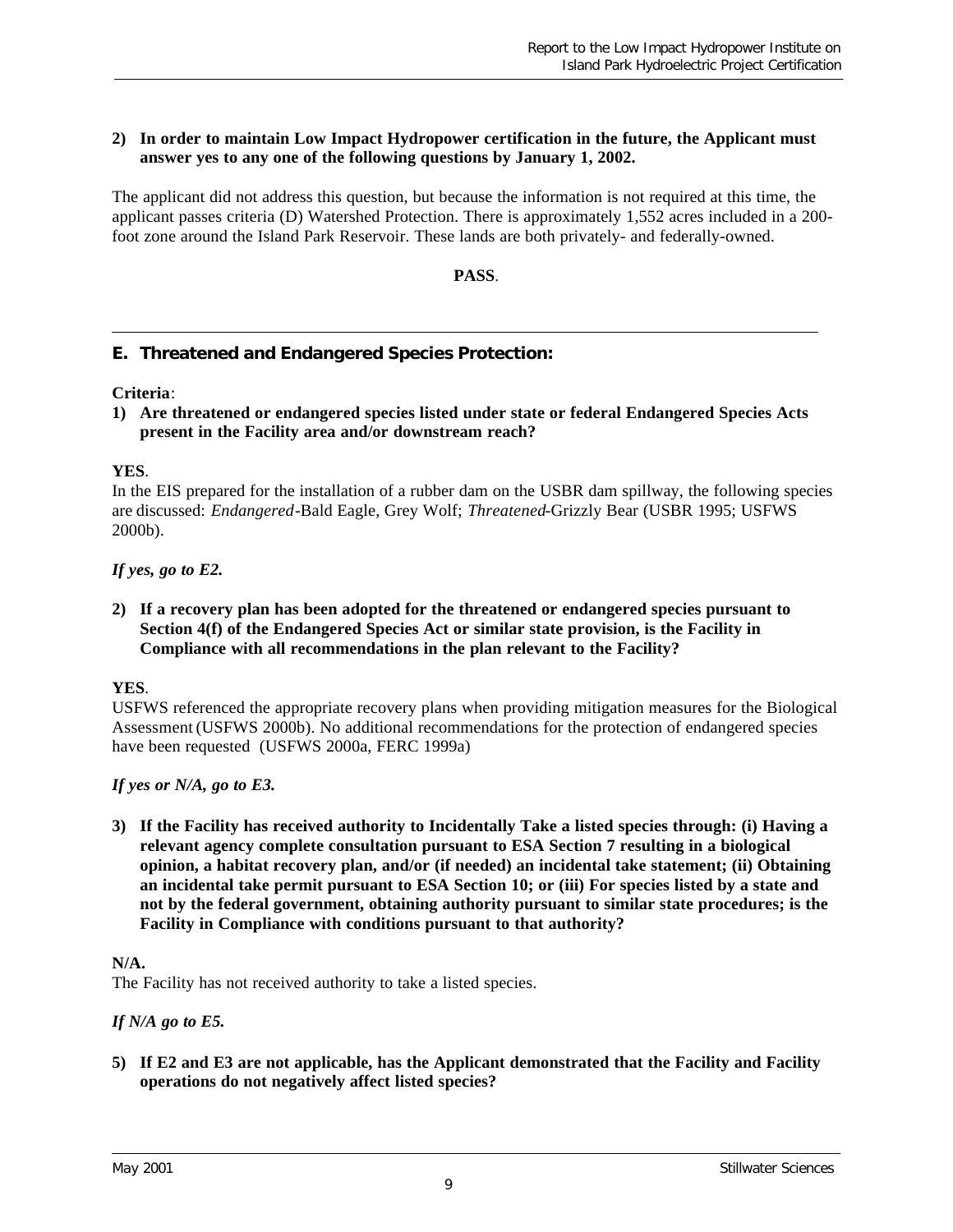### **YES.**

A Biological Assessment for the Bald Eagle was prepared at the request of the USFWS as part of the EIS. The BA concluded that the project would have no adverse effect on Bald Eagles. The BA also concluded there would be no adverse effect on the Grey Wolf and Grizzly Bear. Recent conversations with resource agencies concurred that there are no negative effects on listed species from Project operation (USBR 1995; USFWS 2000a; USFS 2000b; IDFG 2000b).

#### **PASS.**

### **F. Cultural Resource Protection:**

### **Criteria:**

**1) If FERC-regulated, is the Facility in compliance with all requirements regarding Cultural Resource protection, mitigation or enhancement included in the FERC license or exemption?**

### **YES.**

For the FERC-regulated part of the Facility (Island Park Hydroelectric Project), FERC license article 405 requires the applicant to consult with the State Historic Preservation Office before conducting any land disturbing activities, and describes protocol for action if any historic or archaeological properties are identified (FERC 1988b).

FERC inspections and IDFG concur that the applicant has complied with this article (FERC 1999a; IDFG 2000a).

**2) If not FERC-regulated, does the Facility owner/operator have in place (and is in Compliance with) a plan for the protection, mitigation or enhancement of impacts to Cultural Resources approved by the relevant state of federal agency of** *Native American Tribe***, or a letter from a senior officer of the relevant agency or Tribe that no plan is needed because Cultural Resources are not negatively affected by the Facility?**

#### **YES.**

For the non-FERC regulated part of the Facility (Island Park Dam and Reservoir), the USBR and the Idaho State Historic Preservation Office determined that Island Park Dam was eligible for listing on the National Register of Historic Places, mainly because of its contribution to the historic development of northeastern Idaho. It was also determined that the construction of the hydropower plant would constitute an adverse effect upon the dam's historic integrity. To mitigate the adverse effect, the applicant completed large-format black and white photography to document the physical appearance of the dam prior to modification. The photographs are housed in the Library of Congress Historic American Engineering Record collection (FERC 1988b).

In addition, trout production in the Henry's Fork of the Snake River is an important cultural resource to the Shoshone-Bannock Tribes. The Tribes have requested monitoring temperatures both upstream and downstream of the reservoir to assess potential impacts of the Facility on trout spawning conditions (FERC 1988b). The Tribes are included in bi-annual Project Monitoring and Evaluation Committee meetings to review this monitoring data and develop target water quality criteria to better serve their cultural needs in the project area.

**PASS.**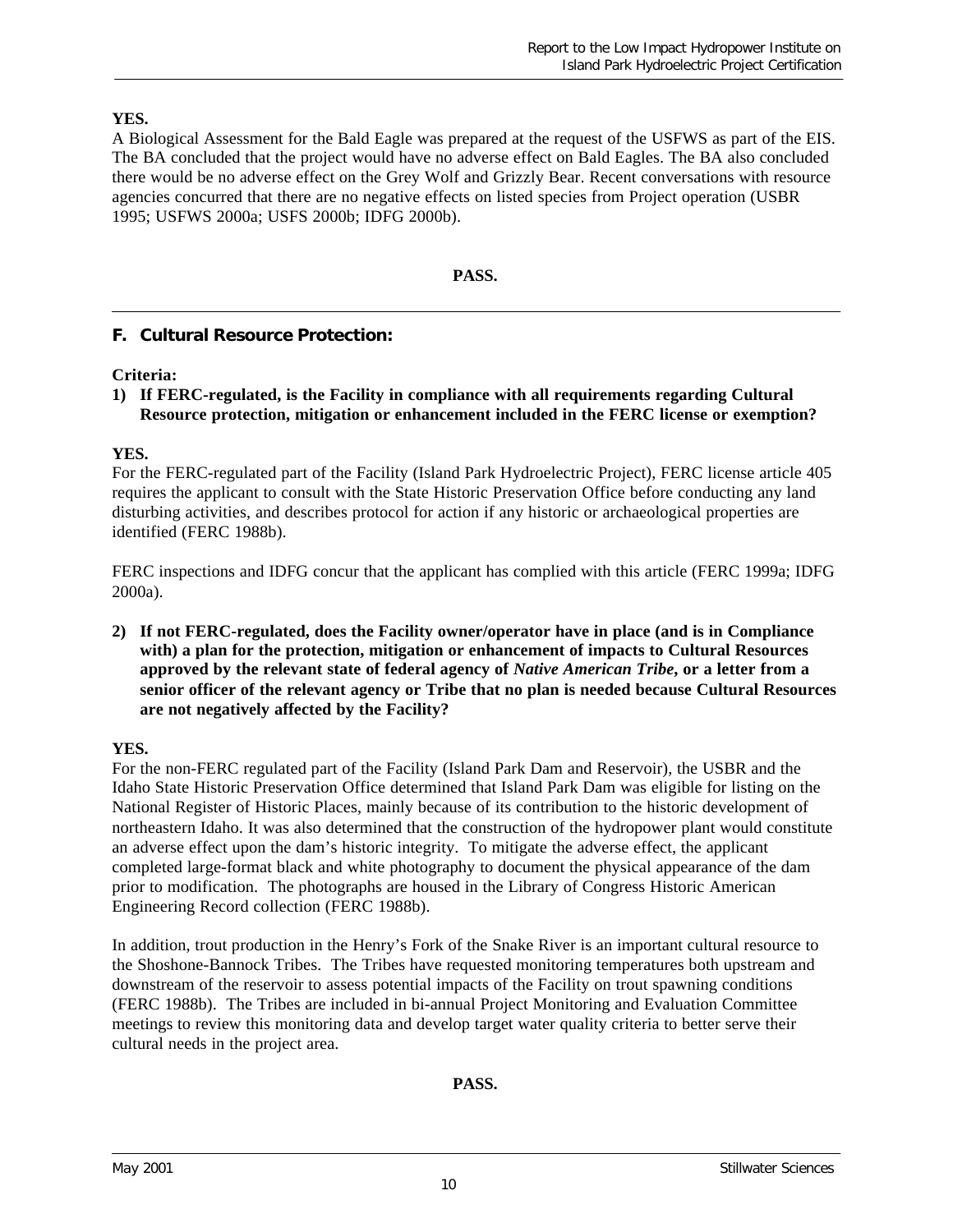### **G. Recreation:**

### **Criteria:**

**1) If FERC-regulated, is the Facility in Compliance with the recreational access, accommodation (including recreational flow releases) and facilities conditions in its FERC license or exemption?**

### **YES.**

FERC license Articles 105 and 133 required the applicant to prepare a plan for accommodation of projectinduced recreation (FERC 1988a). FERC inspections and USFS concur that the applicant has complied with these articles (FERC 1999a, USFS 2000a, USFS 2000b). Facilities provided by the applicant are located at or downstream from the dam.

### **2) If not FERC-regulated, does the Facility provide recreational access, accommodation (including recreational flow releases) and facilities, as Recommended by Resource Agencies or other agencies responsible for recreation?**

### **YES.**

Although the existing recreational facilities around the reservoir have not been provided by the applicant, three-fourths of the land around the reservoir is owned by the Forest Service, which provides recreational facilities, including direct road access to the reservoir. Two developed campgrounds are also maintained on USFS lands. Four dispersed sites (with limited facilities) are maintained. Three boat launching sites are located on USFS lands around the reservoir, and two County parks provide recreational facilities for visitors to the area.

### *If yes go to G3.*

### **3) Does the Facility allow access to the reservoir and downstream reaches without fees or charges? YES.**

FERC inspections and USFS concur that the applicant has complied with this requirement (FERC 1999a, USFS 2000a, USFS 2000b).

The USFS provides fee-free access to the reservoir for day-use through a number of direct road access sites.

### **PASS.**

# **H. Facilities Recommended for Removal:**

### **Criteria:**

**1) Is there a Resource Agency recommendation for removal of the dam associated with the Facility?**

#### **NO.**

There have been no recommendations for removal of the USBR dam (USDA Forest Service 2000b; USBR 2000b; USFWS 2000b; IDFG 2000b; nothing identified in FERC files review).

### **PASS.**